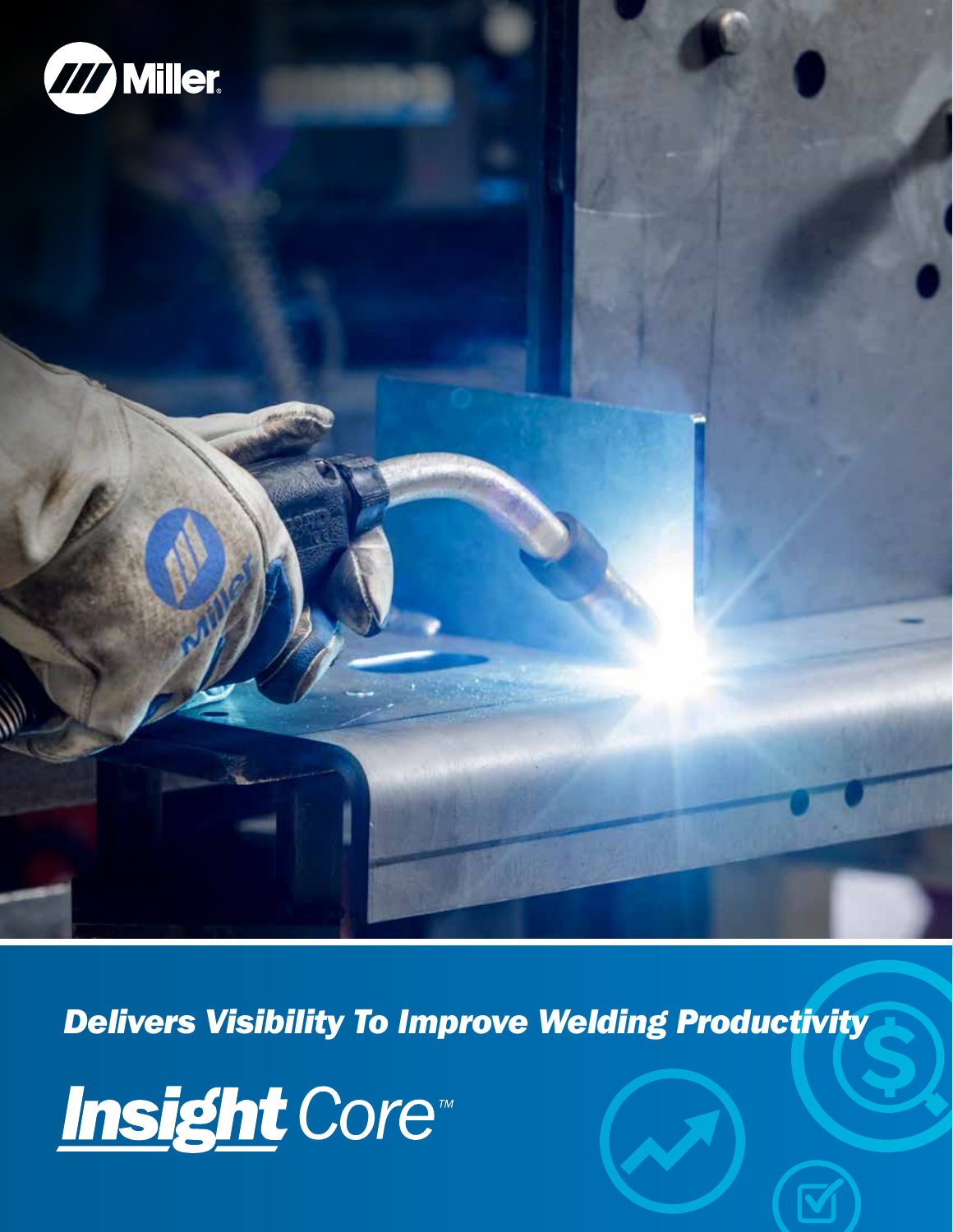# *Knowledge Is Power*

### *WHAT IF YOU COULD:*



*Identify productive welders and those who need more training?*

*Understand what impacts welding productivity?*

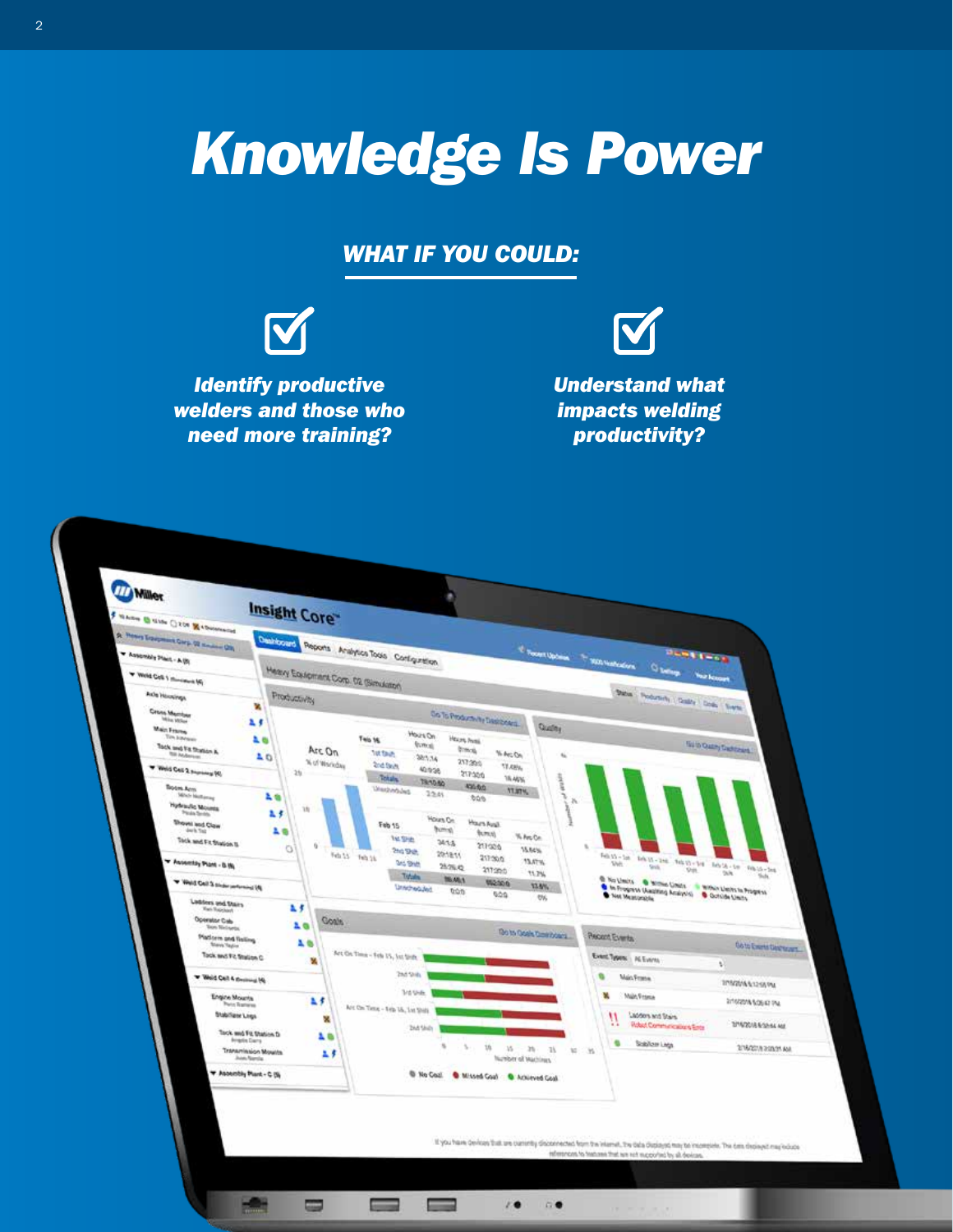# **Insight** Core

#### *Reports welding productivity from a web-based application to measure and improve your operation.*

#### $\blacksquare$  Measure welding productivity. See each welder's arc-on time to set baselines, plan improvements and measure goals.

#### $\blacksquare$  Easily install and use.

Just connect it to the internet. View secure data on any web-connected device anywhere.  $\blacksquare$  View easy-to-understand reports. Dashboards show trends and generate reports. Compare welders, cells and plants.

#### $\blacksquare$  Identify welding costs. Make improvements to reduce expenses.

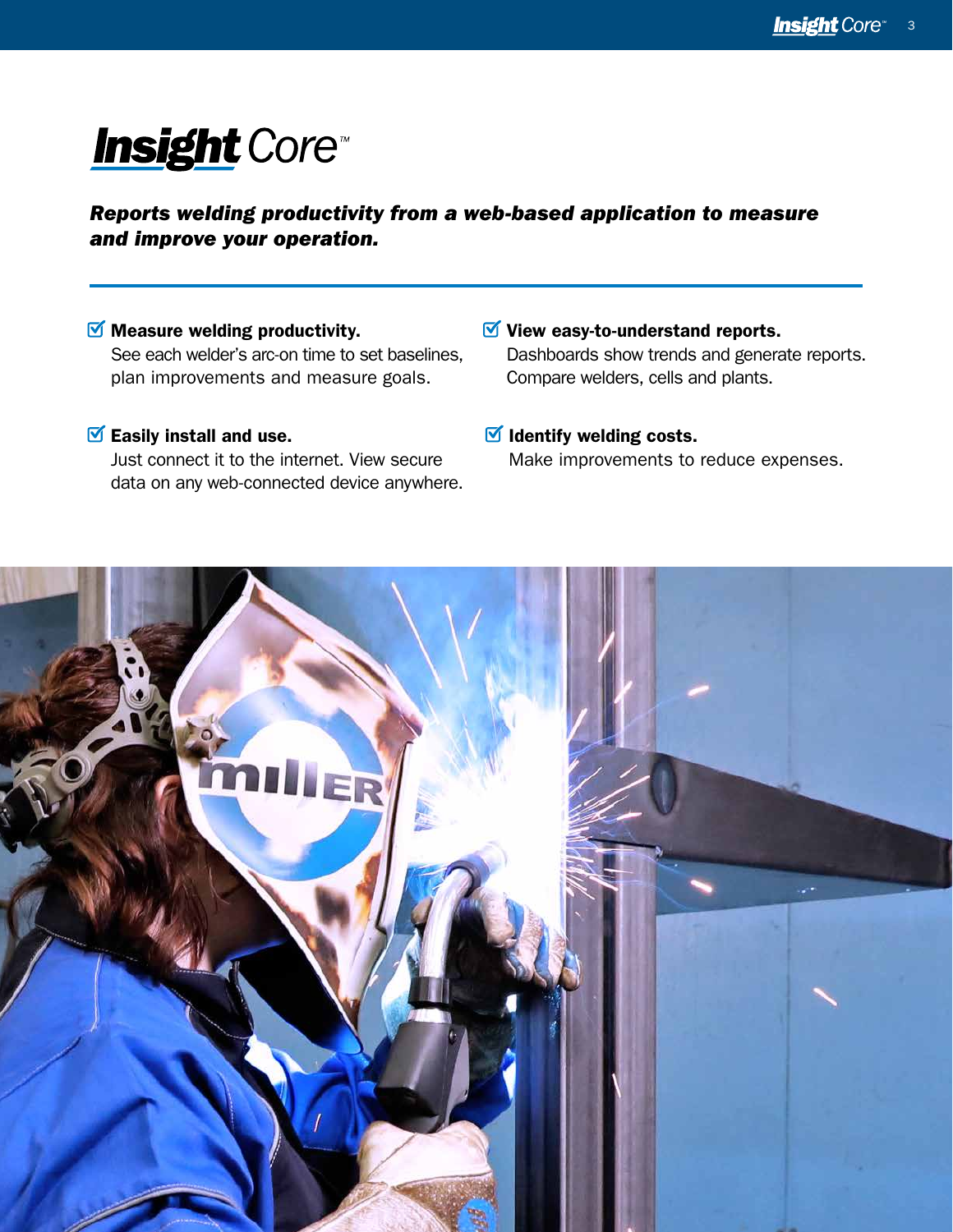#### *KNOW YOUR ARC-ON TIME AND DEVELOP OPPORTUNITIES TO IMPROVE.*

#### Pinpoint problem areas and understand training needs.

See how much of your operation's arc-on time is within expected threshold ranges, analyzing both machines and welders. Problems with machines can be resolved, top-performing welders can be rewarded and lesser-performing welders can receive additional training.



Arc On - 16.27% Arc Off – 83.73%

|                | <b>Top Producers</b> |          |
|----------------|----------------------|----------|
|                | Device               | Arc On % |
| $\mathbf{1}$   | Base Deck 1          | 48.66    |
| $\overline{2}$ | Base Deck 2          | 48.66    |
| 3              | Wheels               | 40.53    |
| $\overline{4}$ | Axle Shafts          | 38.78    |
| 5              | <b>Cross Member</b>  | 33.78    |

| <b>Bottom Producers</b> |                         |          |  |  |  |  |  |
|-------------------------|-------------------------|----------|--|--|--|--|--|
|                         | Device                  | Arc On % |  |  |  |  |  |
| $\mathbf{1}$            | Operator Cab            | 9.87     |  |  |  |  |  |
| 2                       | Tack and Fit Station F. | 9.23     |  |  |  |  |  |
| 3                       | Repair Station 1        | 7.1      |  |  |  |  |  |
|                         | Repair Station 2        | 6.8      |  |  |  |  |  |
| 5                       | <b>Rework Finishing</b> | 3.0      |  |  |  |  |  |

Within Limits - 83902

Outside Limits - 16083 Not Measurable – 0 Welds

| <b>Top Performers</b> |                          |                      |                       |  |  |  |  |  |  |
|-----------------------|--------------------------|----------------------|-----------------------|--|--|--|--|--|--|
|                       | Device                   | <b>Within Limits</b> | <b>Outside Limits</b> |  |  |  |  |  |  |
| 1                     | Base Deck 1              | 15                   | 0                     |  |  |  |  |  |  |
|                       | 2 Repair Station 1       | 2564                 | 95                    |  |  |  |  |  |  |
|                       | 3 Axle Housings          | 9803                 | 441                   |  |  |  |  |  |  |
|                       | 4 Rework Finishing       | 464                  | つつ                    |  |  |  |  |  |  |
|                       | 5 Tack and Fit Station D | 15083                | 924                   |  |  |  |  |  |  |
|                       |                          |                      |                       |  |  |  |  |  |  |

| <b>Bottom Performers</b> |                      |                          |  |  |  |  |  |  |  |
|--------------------------|----------------------|--------------------------|--|--|--|--|--|--|--|
| <b>Device</b>            | <b>Within Limits</b> | <b>Outside Limits</b>    |  |  |  |  |  |  |  |
| 1 Boom Arm               | 2723                 | 1201                     |  |  |  |  |  |  |  |
|                          | 1795                 | 941                      |  |  |  |  |  |  |  |
| 3 Hydraulic Mounts       | 2940                 | 1610                     |  |  |  |  |  |  |  |
| 4 Shovel and Claw        | 1937                 | 1393                     |  |  |  |  |  |  |  |
| 5 Base Deck 2            |                      | 15                       |  |  |  |  |  |  |  |
|                          |                      | 2 Tack and Fit Station A |  |  |  |  |  |  |  |

## *VIEW EASY-TO-UNDERSTAND DASHBOARDS AND REPORTS.*

Quickly and easily compare and analyze productivity by machine, welder and shift to find inconsistencies.

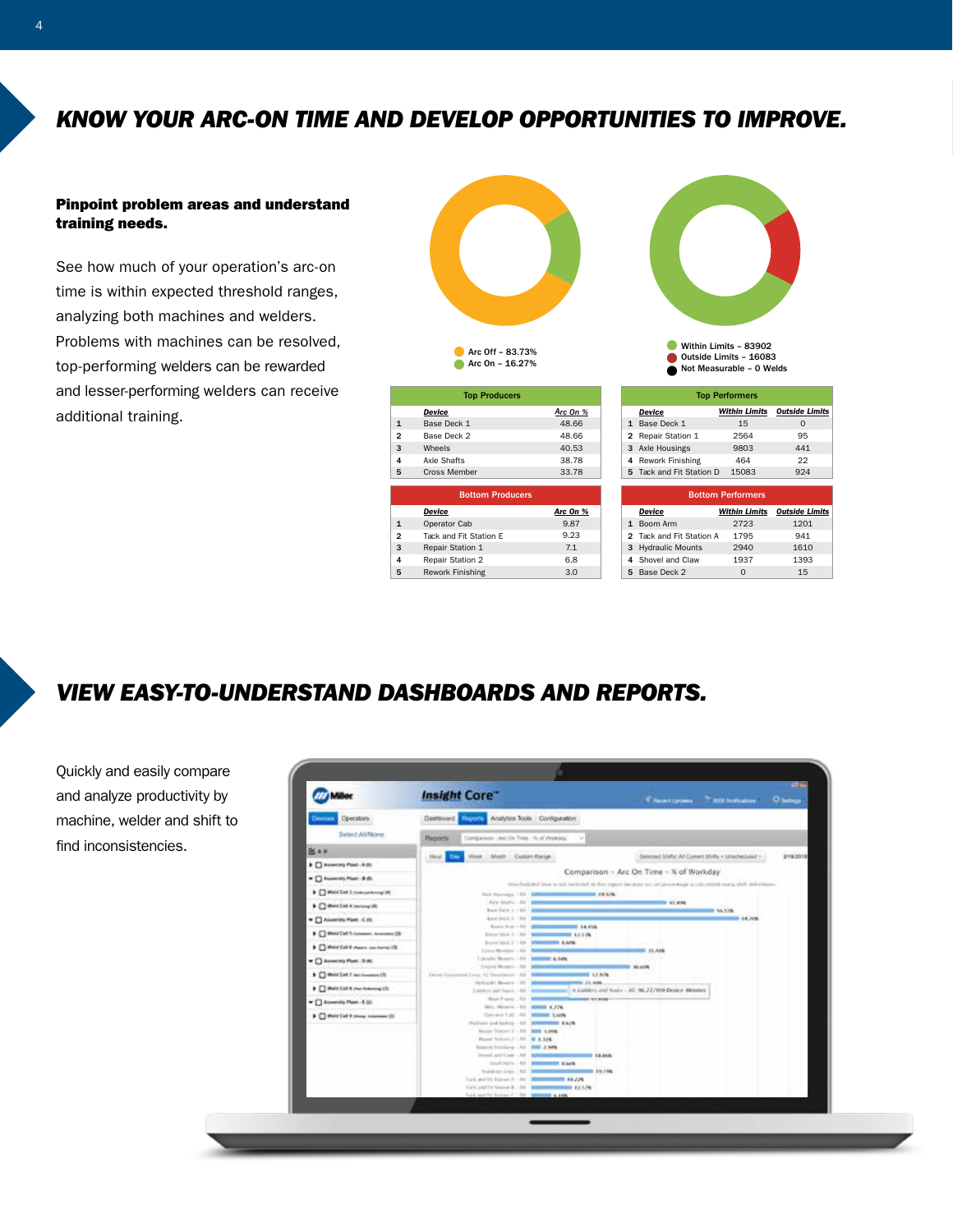#### *UNDERSTAND YOUR TRUE WELDING COSTS.*

What if you could see that a 10% arc-on time cost you \$20,000 — but the remaining arc-off time cost you \$180,000? Insight Core's Data to Dollars analysis can help you control business costs and the nonweldingrelated activities that cause downtime.



DATA TO DOLLARS

The cost of non-welding time has decreased by \$1,670.91.

#### Trace displays weld parameter verification.

Gain deeper insights into each weld collected by viewing welding trace and process data.

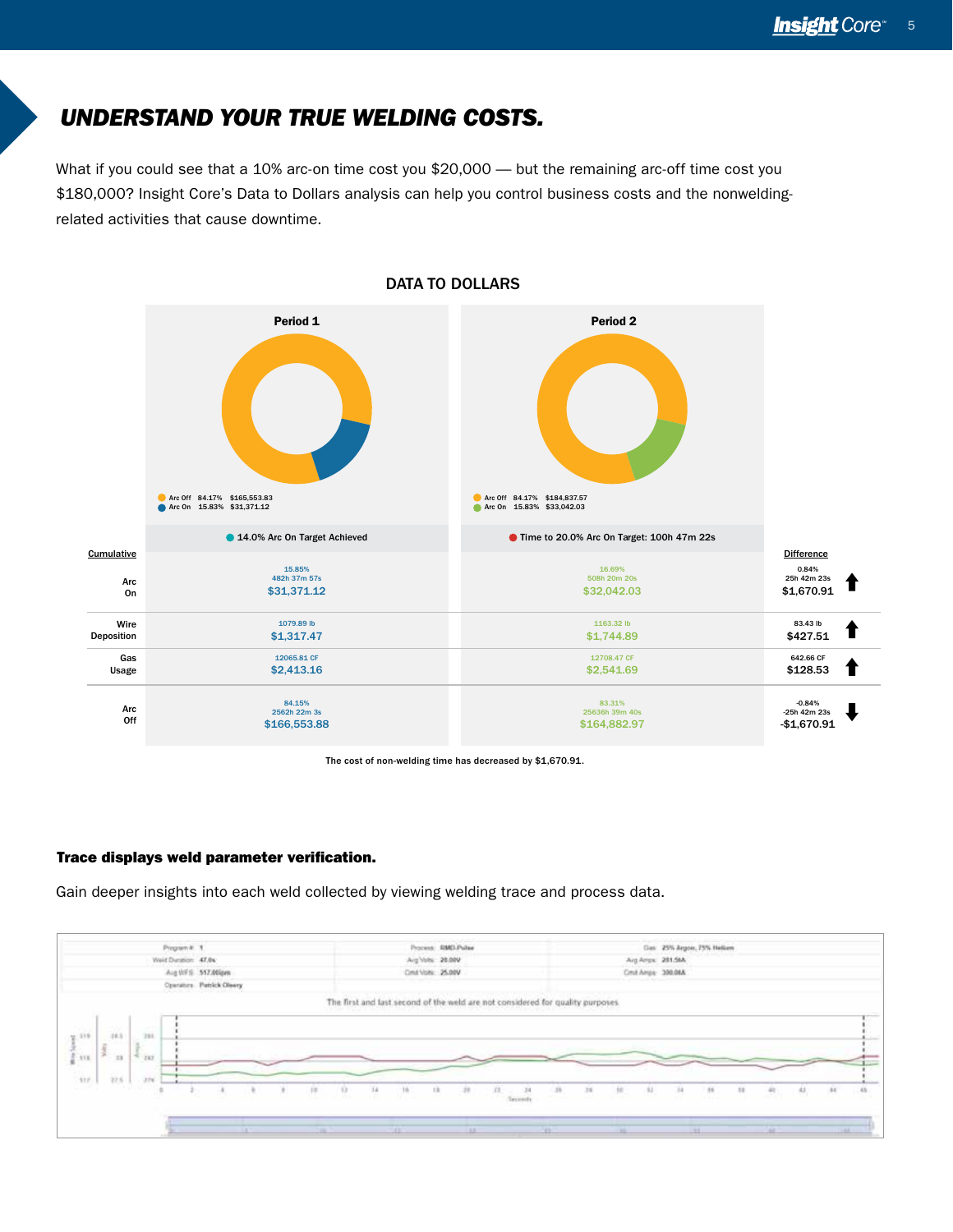## *HOW IT WORKS*

Of all weld data systems in the market, Insight Core is the easiest to install and has the greatest compatibility!





Uses standard web browsers; no software or applications to install or maintain



USB setup support for quick installation, easy data transfer and fast firmware updates



Secure data viewable on any web-enabled device utilizing user authentication





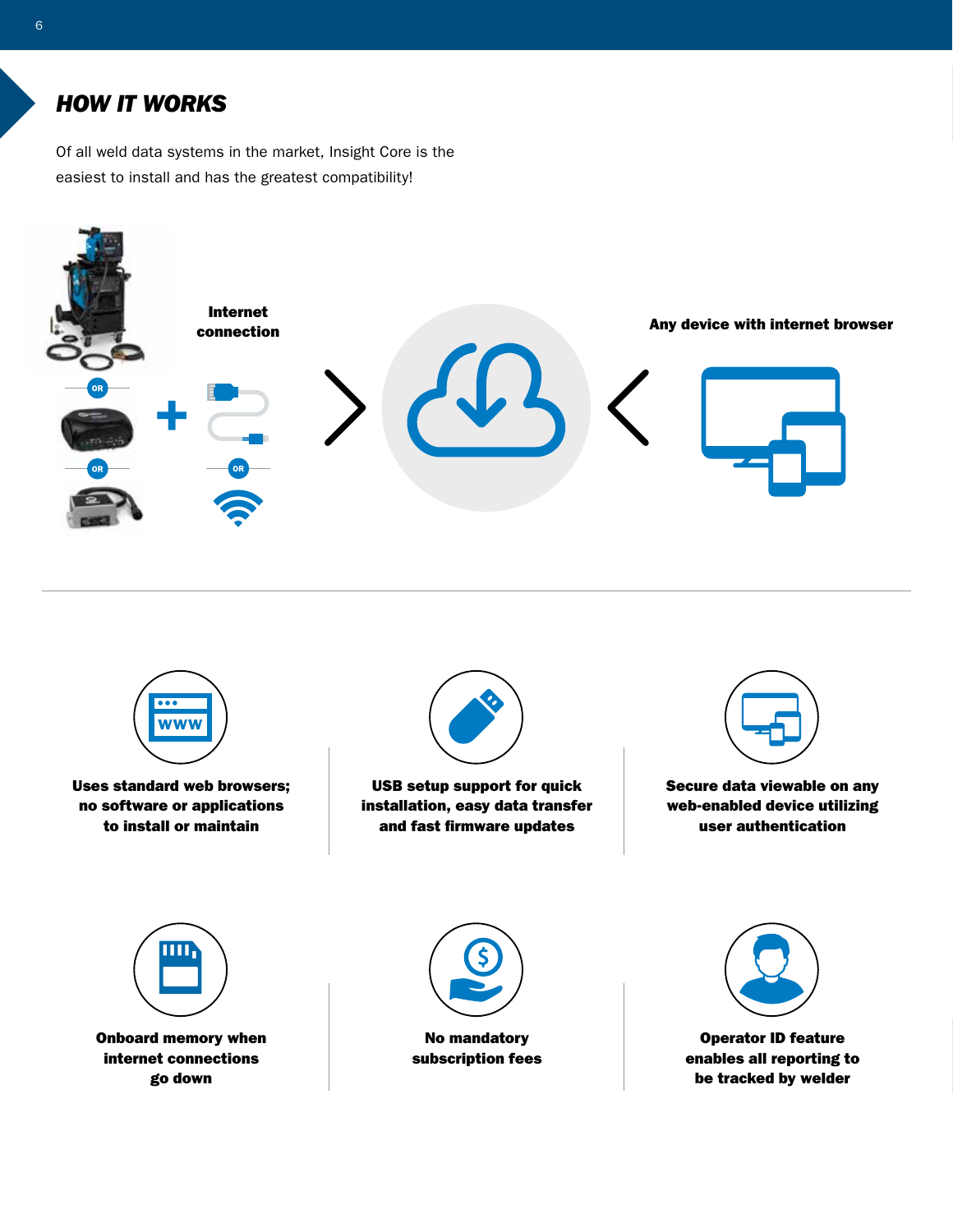# *OPTIONS FOR ANY WELD SHOP*

Whether your equipment fleet is old or new, consists of Miller® machines or has mixed brands, there's an Insight Core solution that can work for you.

| <b>INSIGHT CORE™</b><br><b>CAPABILITIES</b> |                                   |                                                                                                                                                                                                                          | <b>Power Source</b><br>Operation Status | Joits | Amps | Arc-On Time | Arc-On % | Quality Threshold<br>Evaluation | Goal Setting | Wire-Feed Speed<br>(in/min, m/min) | Deposition<br>$\frac{\left(\mathsf{lb},\mathsf{kg}\right)}{\left(\mathsf{lb},\mathsf{kg}\right)}$ | Deposition Rate<br>(Ib/hr, kg/hr) | Power Source<br>  Error Indication |  |
|---------------------------------------------|-----------------------------------|--------------------------------------------------------------------------------------------------------------------------------------------------------------------------------------------------------------------------|-----------------------------------------|-------|------|-------------|----------|---------------------------------|--------------|------------------------------------|---------------------------------------------------------------------------------------------------|-----------------------------------|------------------------------------|--|
| 14-Pin Insight Core Module Required         |                                   | Deltaweld® 302/452/652<br>Deltaweld® CE 402/602/852                                                                                                                                                                      |                                         |       |      |             |          |                                 |              |                                    |                                                                                                   |                                   |                                    |  |
|                                             | <b>MIG</b>                        | Invision™ MPa 350/352/450<br>Invision™ 354MP/456MP/456P                                                                                                                                                                  |                                         |       |      |             |          |                                 |              |                                    | <b>Additional</b>                                                                                 |                                   |                                    |  |
|                                             |                                   | AlumaPower™ MPa 350/450                                                                                                                                                                                                  |                                         |       |      |             |          |                                 |              |                                    | <b>Features</b><br><b>When Using</b>                                                              |                                   |                                    |  |
|                                             | <b>MULTI-</b><br><b>PROCESS</b>   | Dimension™ 302/452/650/652/1000<br>Dimension™ NT 450/500/450 ArcReach®<br>Dimension™ CE 562/812                                                                                                                          |                                         |       |      |             |          | <b>Standard Features on</b>     |              |                                    | <b>MPa Feeder</b>                                                                                 |                                   |                                    |  |
|                                             |                                   | XMT <sup>®</sup> CC/CV 304/350/425/450/456<br>ХМТ <sup>®</sup> МРа 350/450<br>Note: Not compatible with XMT VS models                                                                                                    |                                         |       | AL   |             |          |                                 |              |                                    |                                                                                                   |                                   |                                    |  |
|                                             | <b>STICK</b>                      | Gold Star® 302/452/652<br>Gold Star® CE 402/602/852                                                                                                                                                                      |                                         |       |      |             |          | <b>Insight Core™ Products</b>   |              |                                    |                                                                                                   |                                   |                                    |  |
|                                             | <b>SUBMERGED</b><br><b>ARC</b>    | SubArc DC 650/800/1000/1250 Digital <sup>1</sup><br>SubArc AC/DC Digital <sup>1</sup> 1000/1250<br>SubArc DC <sup>2</sup> 650/800/1000/1250<br>SubArc AC/DC <sup>2</sup> 1000/1250<br>Summit Arc™ <sup>2</sup> 1000/1250 |                                         |       |      |             |          |                                 |              |                                    |                                                                                                   |                                   |                                    |  |
| Power Source<br>Integrated in               | <b>ADVANCED</b><br><b>PROCESS</b> | Deltaweld® 350/5003                                                                                                                                                                                                      |                                         |       |      |             |          |                                 |              | $\bullet$                          |                                                                                                   |                                   | $\bullet$                          |  |
|                                             |                                   | Continuum™ 350/500                                                                                                                                                                                                       |                                         |       |      |             |          |                                 |              | $\bullet$                          | $\bullet$                                                                                         |                                   | $\bullet$                          |  |
|                                             |                                   | Auto-Continuum™ 350/500                                                                                                                                                                                                  |                                         |       |      |             |          |                                 |              |                                    |                                                                                                   |                                   | $\bullet$                          |  |

<sup>1</sup> The SubArc Digital Series requires Insight Core to SubArc Digital Series Adapter Kit (#301 295) to operate on Insight Core system with a SubArc Interface Digital or Analog Control (BLACK case).

The SubArc Series requires a 115 VAC to Legacy 14-Pin Accessories Adapter Cord (#301 259) to operate on Insight Core system with an HDC Automatic Weld Control (BLUE case). Non-SubArc 115 VAC wire feeders are not compatible *the proper adapter for your Submerged Arc power source.*

*3 When using a 14-pin wire feeder with the Deltaweld 350 or 500, wire-feed speed, deposition and deposition rate are not available.*

## *UNIVERSAL BRAND CAPABILITY*

With an ArcAgent™ module, you have the power of Insight Core on any machine from any manufacturer, giving you complete coverage of your facility.